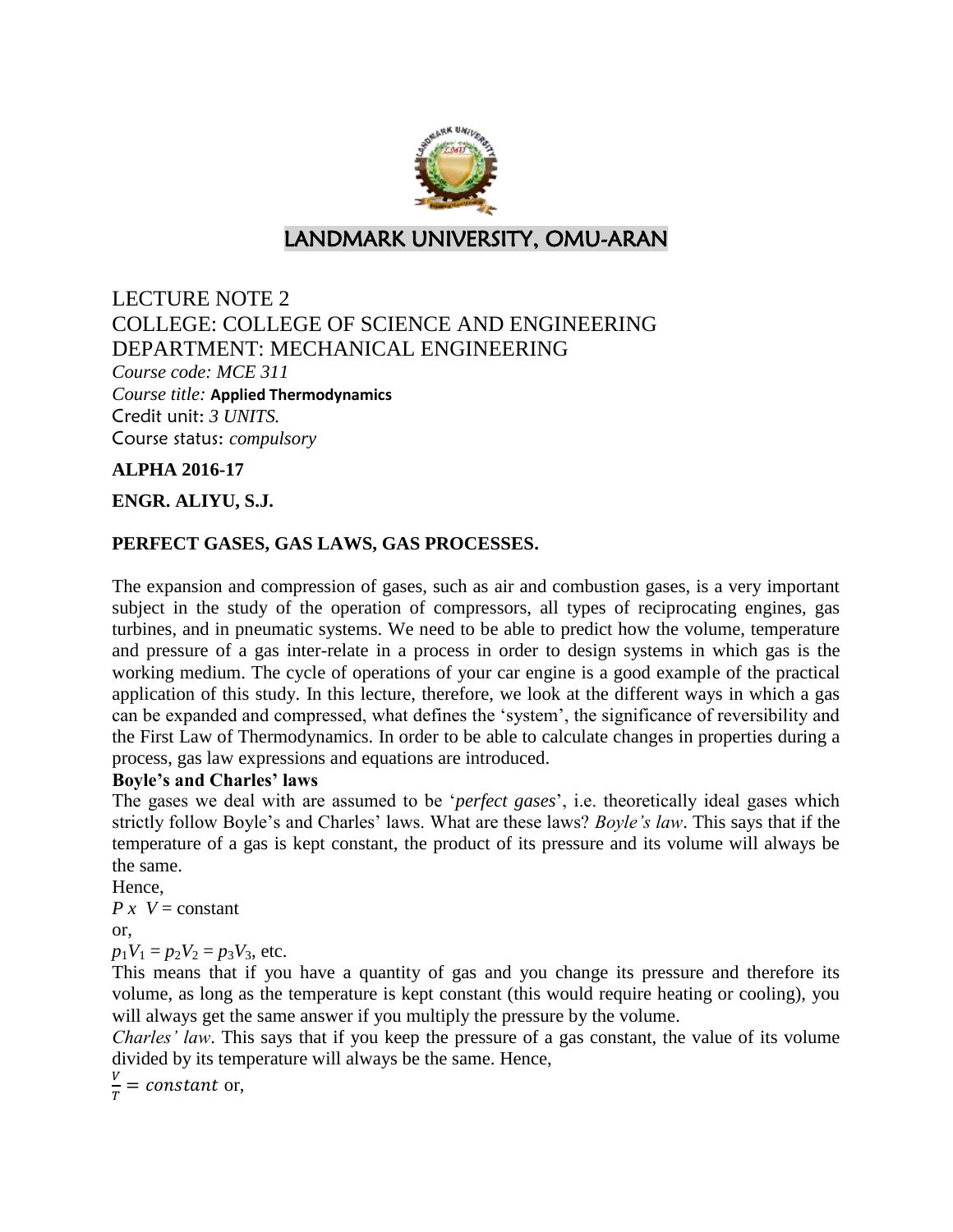V  $\frac{V_1}{T_1} = \frac{V_2}{T_2}$  $\frac{V_2}{T_2} = \frac{V_2}{T_2}$  $\frac{r_3}{T_3}$ ,

These laws can be remembered separately, but from an engineer's point of view they are better combined to give a single very useful expression.

$$
\frac{p_1 V_1}{T_1} = constant or,\n\frac{p_1 V_1}{T_1} = \frac{p_2 V_2}{T_2} = \frac{p_3 V_3}{T_3}, etc.
$$

It is important to remember that this expression is always valid, no matter what the process, and when doing calculations it should always be the first consideration.

## *Units*

$$
p = \text{pressure (bar) or } \left(\frac{N}{m^2}\right)
$$
  
V = volume (m<sup>3</sup>)  
T = absolute temperature (K) (°C + 273)  
EX. 1.

A perfect gas in an engine cylinder at the start of compression has a volume of 0.01m3, a temperature of 20°C and a pressure of 2 bar. The piston rises to compress the gas, and at top dead centre the volume is 0.004m3 and the pressure is 15 bar. Find the temperature. See Figure 2.2.1.

Key note

- There are some instances, as we shall see later, where the pressure must be in  $N/m2$ , but for the time being, bar can be used. 1 bar =  $105$  N/m2.
- Volume is always  $m^3$ .
- Temperature is always absolute, i.e. K. The best practice is to convert all temperatures to K immediately by adding 273 to your centigrade temperatures. There is an exception to this when you have a temperature difference, since this gives the same value in  $\mathrm{C}$  or K.

Solution

$$
p_1 = 2 bar
$$
  
\n
$$
p_2 = 15 bar
$$
  
\n
$$
V_1 = 0.01m^3
$$
  
\n
$$
V_1 = 0.004m^3
$$
  
\n
$$
T_1 = 20 + 273 = 293K
$$
  
\n
$$
T_2 = ?
$$
  
\n
$$
\frac{P_1V_1}{T_1} = \frac{P_2V_2}{T_2}
$$
  
\n
$$
\frac{2 \times 0.01}{293} = \frac{15 \times 0.004}{T_2}
$$
  
\n
$$
T_2 = \frac{15 \times 0.004 \times 293}{2 \times 0.01} = 879 K
$$

The geometry of the cylinder and piston is fixed, so the only way in which the value of temperature (or pressure) at the end of compression can be different for the same initial conditions is if there are different rates of heat energy transfer across the cylinder walls, i.e. how much cooling there is of the engine.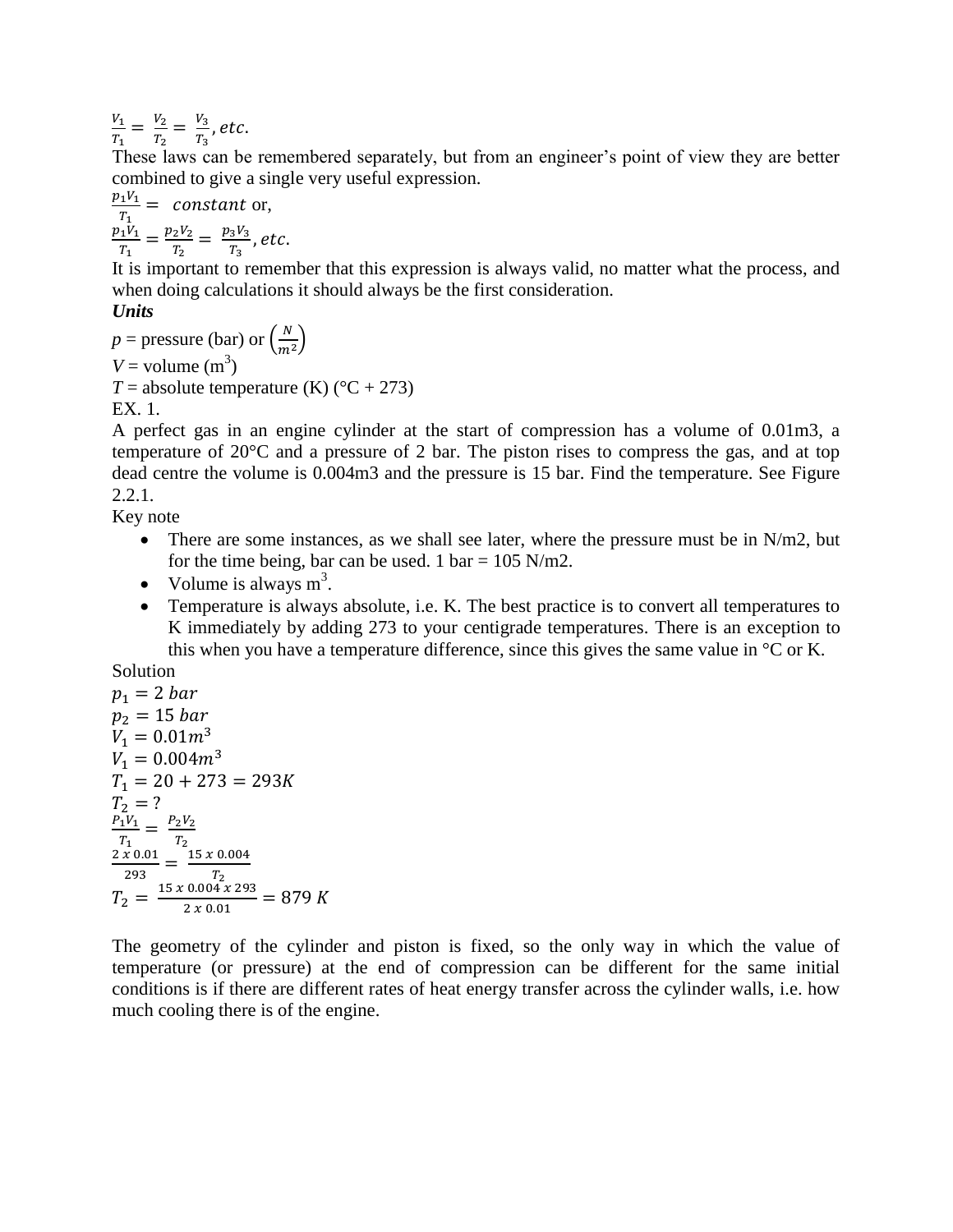

**Figure 1** *p/V diagram. Example 1*  **Reversibility**

We draw the *p*/*V* diagrams for our processes assuming that the processes are *reversible*. Put simply, this means that the process can be reversed so that no evidence exists that the process happened in the first place. The best analogy is of a frictionless pendulum swinging back and forth without loss of height. However, this is not what happens in practice, because of temperature differences, pressure differences, and turbulence within the fluid during the process, and because of friction, all of which are 'irreversibilities'. The only way in which a reversible process could be achieved is to allow equilibrium to be reached after each of an infinite number of stages during the process, i.e. extremely slowly to let things settle down. This, unfortunately, would take an infinite time. Strictly speaking, the *p*/*V* diagrams should be dotted to show that we are dealing with irreversible processes, but for convenience solid lines are usually used. We assume that at the end states our gas is in equilibrium. The significance of the concept of reversibility becomes apparent in later studies of thermodynamics.

### **The first law of thermodynamics**

This says that energy cannot be created or destroyed and the total quantity of energy available is constant. Heat energy and mechanical energy are convertible. As a crude illustration we can consider the closed process of work input to rotate a flywheel which is then brought to a stop by use of a friction brake. The kinetic energy of rotation of the flywheel is converted into heat energy at the brake. 'If any system is taken through a closed thermodynamic process, the net work energy transfer and the net heat energy transfer are directly proportional' A corollary of the first law says that a property exists such that a change in its value is equal to the difference between the net work transfer and the net heat transfer in a closed system. This property is the internal energy, *U*, of the fluid, which is the energy the fluid has before the process begins and which can change during the process.

### **Internal energy**

Internal energy is the intrinsic energy of the fluid, i.e. the energy it contains because of the movement of its molecules. Joule's law states that the internal energy of a gas depends only upon its temperature, and is independent of changes in pressure and volume. We can therefore assume that if the temperature of a gas increases, its internal energy increases and if the temperature falls, the value of internal energy falls. We will always be dealing with a change in internal energy, and we can show by applying the non-flow energy equation (see below, 'The non-flow energy equation') to a constant volume process that the change in internal energy is given by,  $U_2 - U_1 = mc_v (T_2 - T_1)$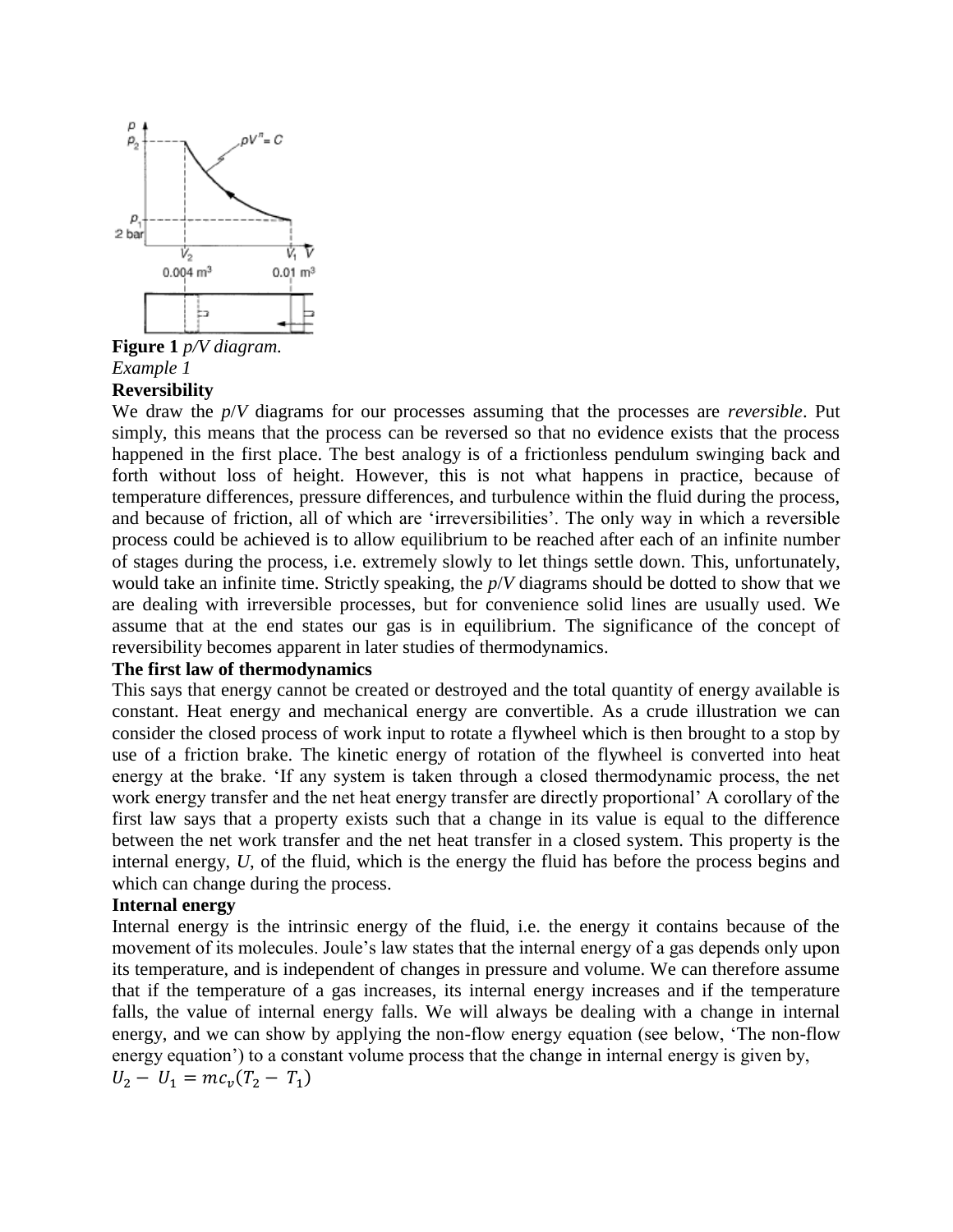Where  $c_v$  is the specific heat of the gas at constant volume and  $m$  is the mass. This expression is true for all the processes which can be applied to a gas, and will be used later.

# **The non-flow energy equation.**

This is a very important expression, which we use later in non-flow processes  $Q = W + (U2 - U1)$ 

In words, the heat energy supplied is equal to the work done plus the change in internal energy. This can be thought of as an expression of the first law with the internal energy change taken into account.

# **The system**

To study thermodynamics properly, we must know what we are dealing with and where the boundaries are, so that our system is defined. The gas in an engine cylinder forms a *closed system* bounded by the cylinder walls and the piston head. The processes we have been looking at have occurred without mass flow of the gas across these boundaries.

These are called *non-flow processes*.

On the other hand, if we move the boundary to encompass the complete engine so as to include the inlet and exhaust, there is a mass flow into and out of the system.

This is called a *steady flow process*.

Steady flow processes also occur in gas turbines, boilers, nozzles and condensers, wherever there is an equal mass flow in and out across the boundary of the system. It is traditional to show the boundary of a system on a diagram by a broken line.

# **The characteristic gas equation**

In the section on gas processes, we saw that

 $\boldsymbol{P}$  $\frac{r}{T} =$ 

This is true for any gas, and we can use it for any process. If we take a specific volume of gas, i.e. the volume which 1 kg occupies, we give it the designation, *v*, and the result of our expression is a constant called the *gas constant*, *R*.

Putting in the units,

$$
\frac{P x V}{T} = \frac{N}{m^2} x \frac{m^3}{kg} x \frac{1}{k} = \frac{N x m}{kg K} = \frac{J}{kg K} = R
$$

Reverting to our use of *V* for non-specific volume, and using *m* for the corresponding mass, the equation can be arranged to give,

$$
p.V = m.R.T
$$

This is called the *characteristic gas equation*.

Each gas has a particular value of gas constant. Air, for instance, has a gas constant  $R = 287$ J/kgK. The equation is often used to find the mass of a gas when other properties (*p*, *V* and *T*) are known, but can be transposed to find any of the variables. It must be used at only one point in the process. It is often necessary to use it during a gas process calculation, alongside the gas laws expressions.

# **Example 2**

An air receiver contains 40 kg of air at 20 bar, temperature 15°C. 5 kg of air leaks from the receiver until the pressure is 15 bar and the temperature falls to 10°C. Find the volume of the receiver and the mass of air lost.

 $R = 287$  J/kgK  $p.V = m.R.T$ Using the initial conditions to find the volume of the receiver,  $V = \frac{m}{2}$  $\frac{R.T}{P} = \frac{40 \times 287 \times (15+273)}{20 \times 10^5}$  $\overline{\mathbf{c}}$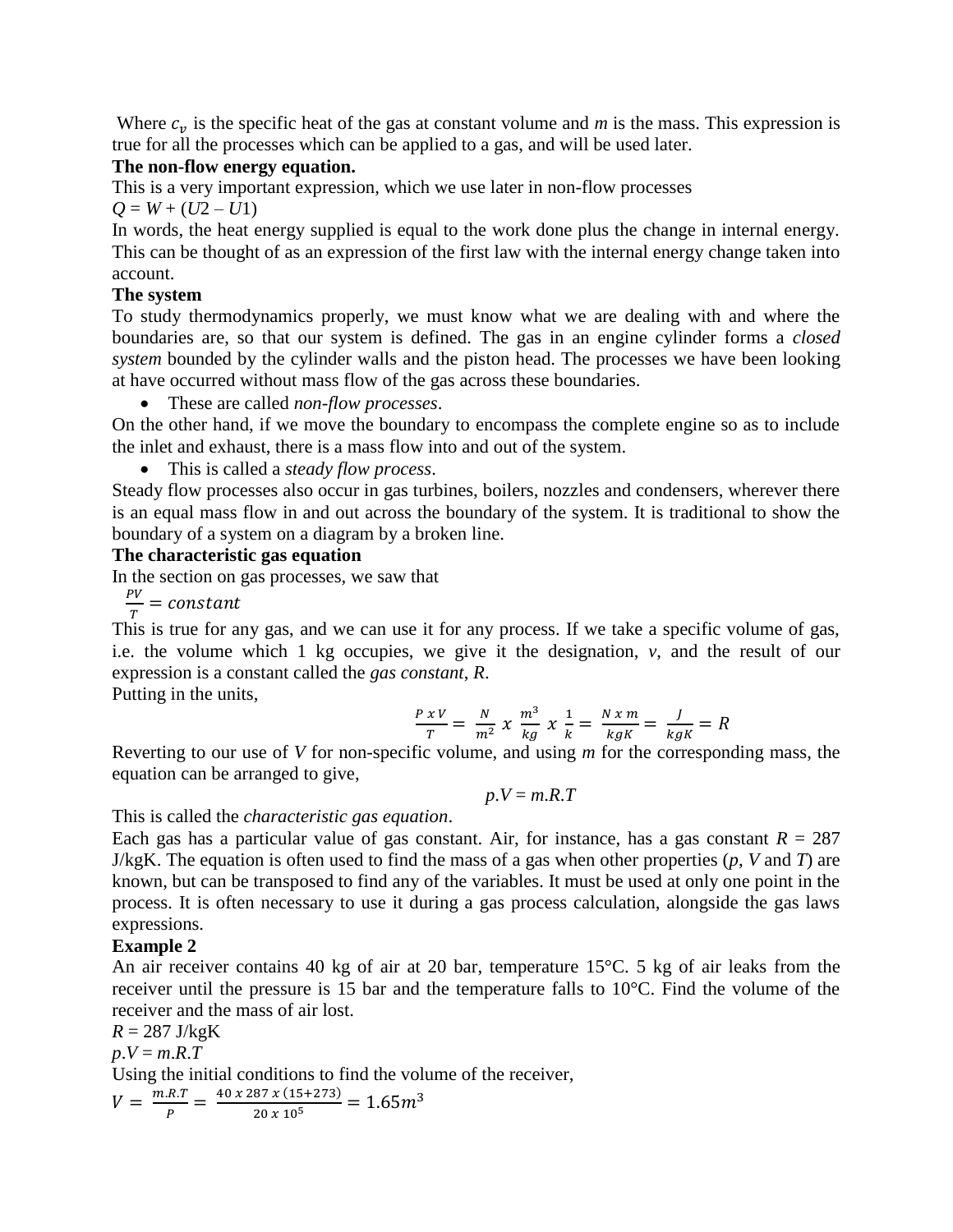Hence, after leakage,

 $m = \frac{P}{R}$  $\frac{P.V}{R.T} = \frac{1}{28}$  $\frac{13 \times 10^{-4} \times 1.03}{287 \times (10+273)} =$ Mass used  $=40 - 30.47 = 9.53$ kg.

# **Gauge pressure and absolute pressure**

As the name implies, *gauge pressure* is the pressure recorded by a gauge attached to the tank or receiver. An empty tank would record a gauge pressure of zero, but in fact atmospheric pressure would be acting. The pressures used in thermodynamics are *absolute pressures*, i.e. gauge pressure + atmospheric pressure.

To change a gauge to an absolute pressure, add atmospheric pressure, which is  $1.013$  bar  $= 1.013$  $x 10^5$  N/m<sup>2</sup> = 101.3 kN/m<sup>2</sup>.

## **Problems 1**

(1) An air bottle has a volume of 1m3. Find the mass of air in the bottle when the contents are at 20 bar and 15°C. *R* = 287 J/kgK.

(2) An air receiver contains 25 kg of air at a pressure of 2000 kN/m2, gauge, temperature 20°C. Find the volume of the receiver.  $R = 287$  J/kgK. Atmospheric pressure  $= 1$  bar.

(3) A starting-air receiver for a large diesel engine has an internal volume of 1.5m3. Calculate:

(a) The mass of air in the receiver when the contents are at 25 bar,  $15^{\circ}$ C;

(b) The starting-air pressure in the receiver if 2 kg of air are used and the temperature remains constant.

 $R = 287$  J/kgK.

# **The gas processes**

We have already seen that for any process we can use the combined Boyle's and Charles' laws expression,

 $\boldsymbol{P}$  $\frac{1}{T_1} \frac{V_1}{V_1} = \frac{P_2}{T_1}$  $T_{\rm i}$ 

If we apply this to a constant pressure, constant volume or isothermal (constant temperature) process, all we need do is strike out the constant term before we start calculating. The use of other expressions will depend upon the particular process. We will consider the following nonflow processes, e.g. gas in an engine cylinder.

### *Constant pressure*

The gas is held at constant pressure as the volume changes. This would require the addition or extraction of heat energy. For instance, if the piston is moved up the cylinder, the heat energy produced would need to be taken away if the pressure was to remain constant (Figure 2).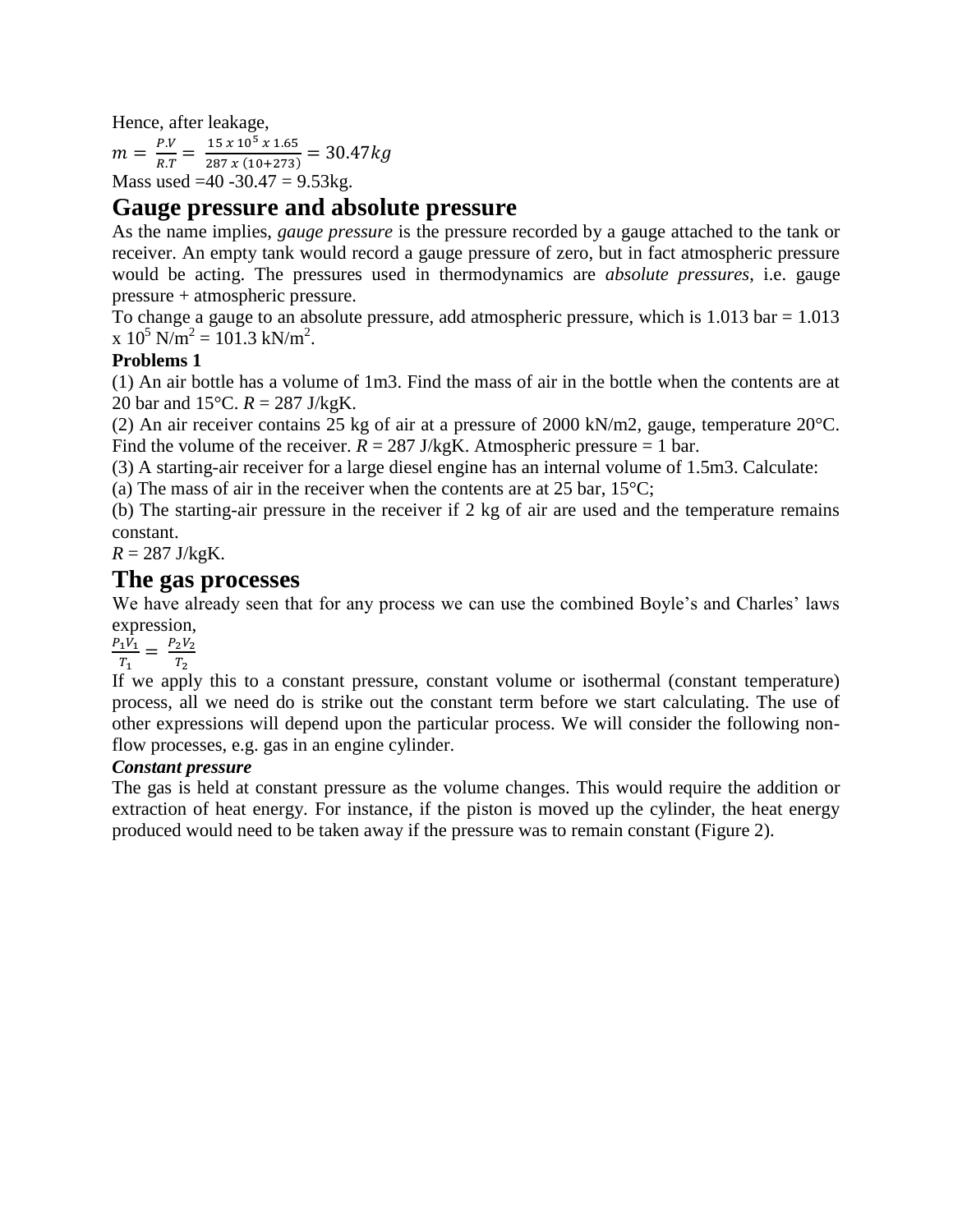

Heat energy Q

**Figure 2** *Constant pressure process*

### *Constant volume*

The volume remains constant, i.e. the piston is fixed. Clearly, the only process which can occur is heating or cooling of the gas (Figure 3).

 It is important to remember that these are the only two processes which are straight lines on the *p*/*V* diagram.



 **Figure 3** *Constant volume process*

### *Adiabatic compression and expansion*

During an adiabatic process, no heat transfer occurs to or from the gasduring the process. This would require the perfect insulation of the cylinder, which is not possible, and it is worth noting that even the insulation itself will absorb some heat energy (Figure 4). The index of expansion, \_, for a reversible adiabatic process is the ratio of the specific heats of the gas, i.e.,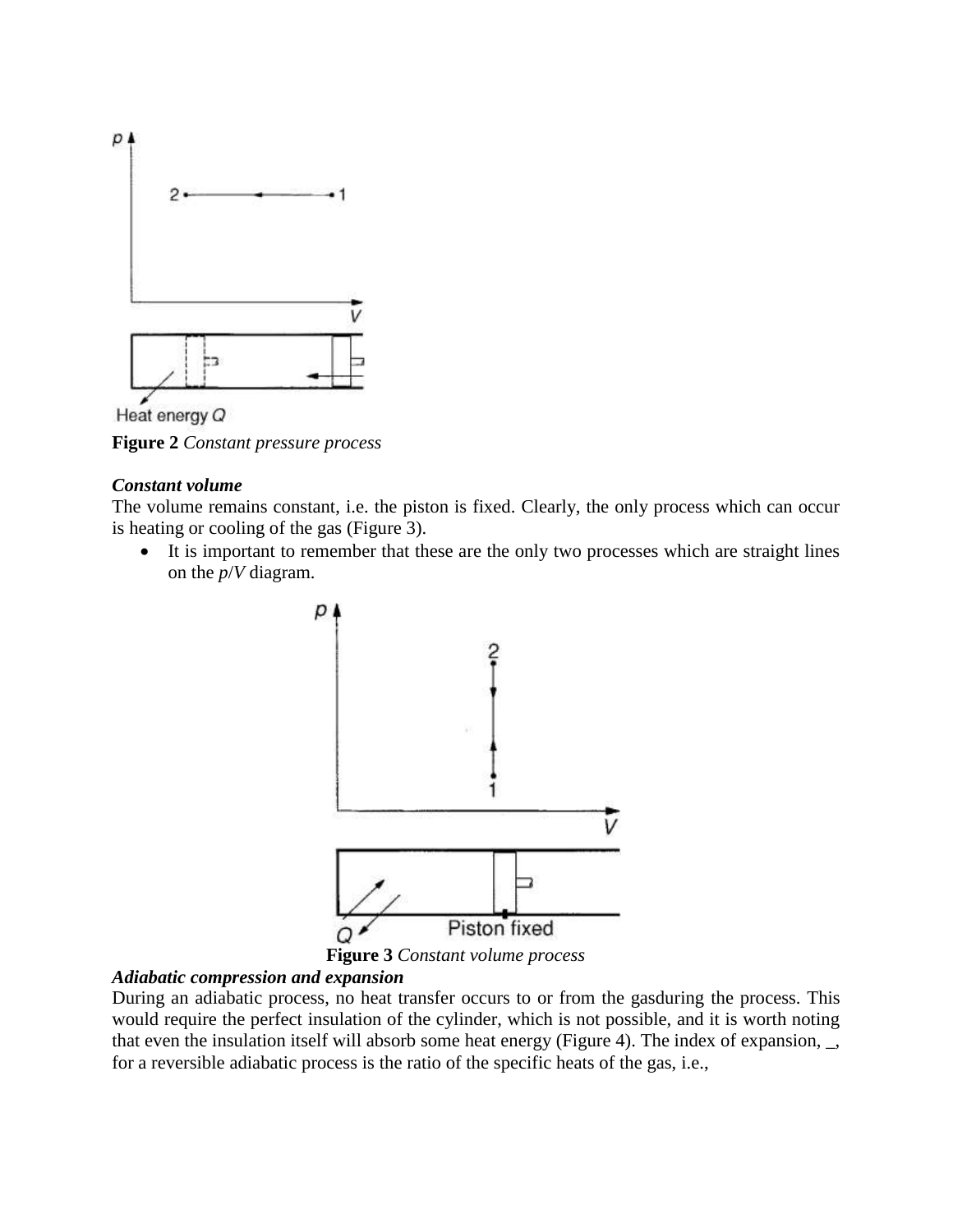$\gamma = \frac{c}{a}$  $\overline{c}$ The equation of the curve is  $P. V^{\gamma}$  $P_1V_1^{\gamma} = P_2V_2^{\gamma} = P_3V_3^{\gamma}$ ,

> Note that a reversible adiabatic process is known as an isentropic process, i.e. constant entropy. Entropy is discussed later.



**Figure 4** *Adiabatic process*

### *Polytropic expansion and compression*

This is the practical process in which the temperature, pressure and volume of the gas all change. All gas processes in the real world are polytropic – think of the gas expanding and compressing in an engine cylinder (Figure 5).

The equation of the curve is

 $P.V^n$  $P_1V_1^n = P_2V_2^n = P_3V_3^n$ , where '*n*' is the index of polytropic expansion or compression.

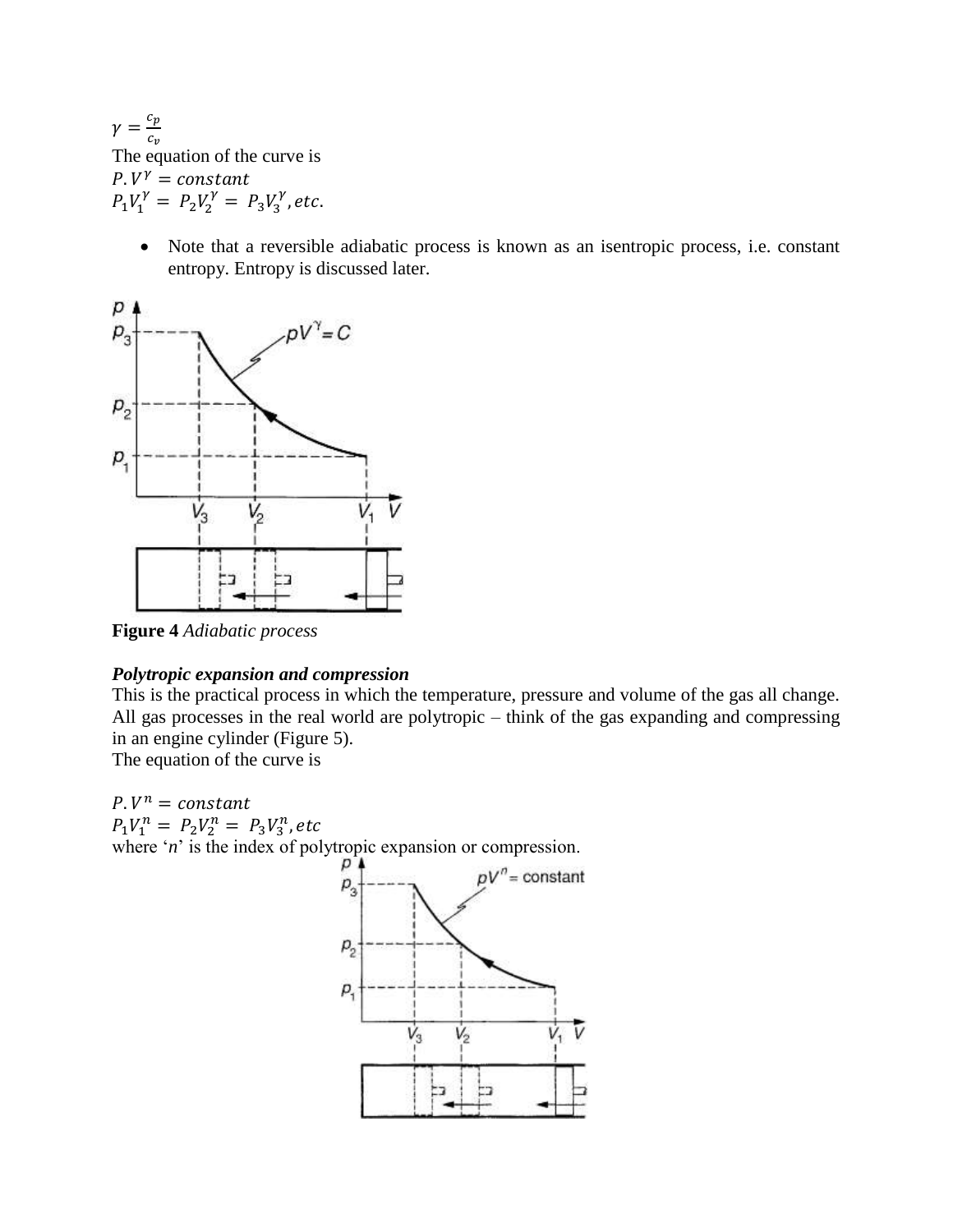### **Figure 5** *Polytropic process*

### *Isothermal process*

In this case, which is Boyle's law, the temperature of the gas remains constant during the process. Like the adiabatic process, this cannot be achieved in practice (Figure 6). The equation of the curve is

The equation of the curves  
\n
$$
p.V = C
$$
  
\n $p_1V_1 = p_2V_2 = p_3V_3$ , etc.  
\n $p_3$   
\n $p_1$   
\n $p_2$   
\n $p_3$   
\n $p_4$   
\n $p_5$   
\n $p_6$   
\n $p_7$   
\n $p_8$   
\n $p_9$   
\n $p_1$   
\n $p_2$   
\n $p_3$   
\n $p_4$   
\n $p_5$   
\nFigure 6 Isothermal process

By combining the equation  $\frac{P_1 V_1}{T_1} = \frac{P_2}{T_1}$  $\frac{P_2 V_2}{T_2}$  with  $P_1 V_1^n = P_2 V_2^n$  we can produce another important expression,

T,  $\frac{T_2}{T_1} = \left(\frac{P}{P}\right)$  $\frac{12}{P_1}$  $\boldsymbol{n}$  $\frac{\overline{n}}{n} = \left(\frac{V}{V}\right)$  $\frac{V_1}{V_2}\Big)^{n-1}$  for a polytropic process.

This can be applied to the adiabatic process to give,

$$
\frac{T_2}{T_1} = \left(\frac{P_2}{P_1}\right)^{\frac{\gamma - 1}{n}} = \left(\frac{V_1}{V_2}\right)^{\gamma - 1}
$$

Key Note.

- Before calculating, determine the type of process.
- Always sketch the *p*/*V* diagram for the process.
- Remember that polytropic, adiabatic and isothermal processes are all curves on the *p*/*V*  diagram. A curve must therefore be labelled to show which it is.
- The adiabatic curve is steepest and, as the index lowers, so the  $p/V$  curve flattens (Fig.7).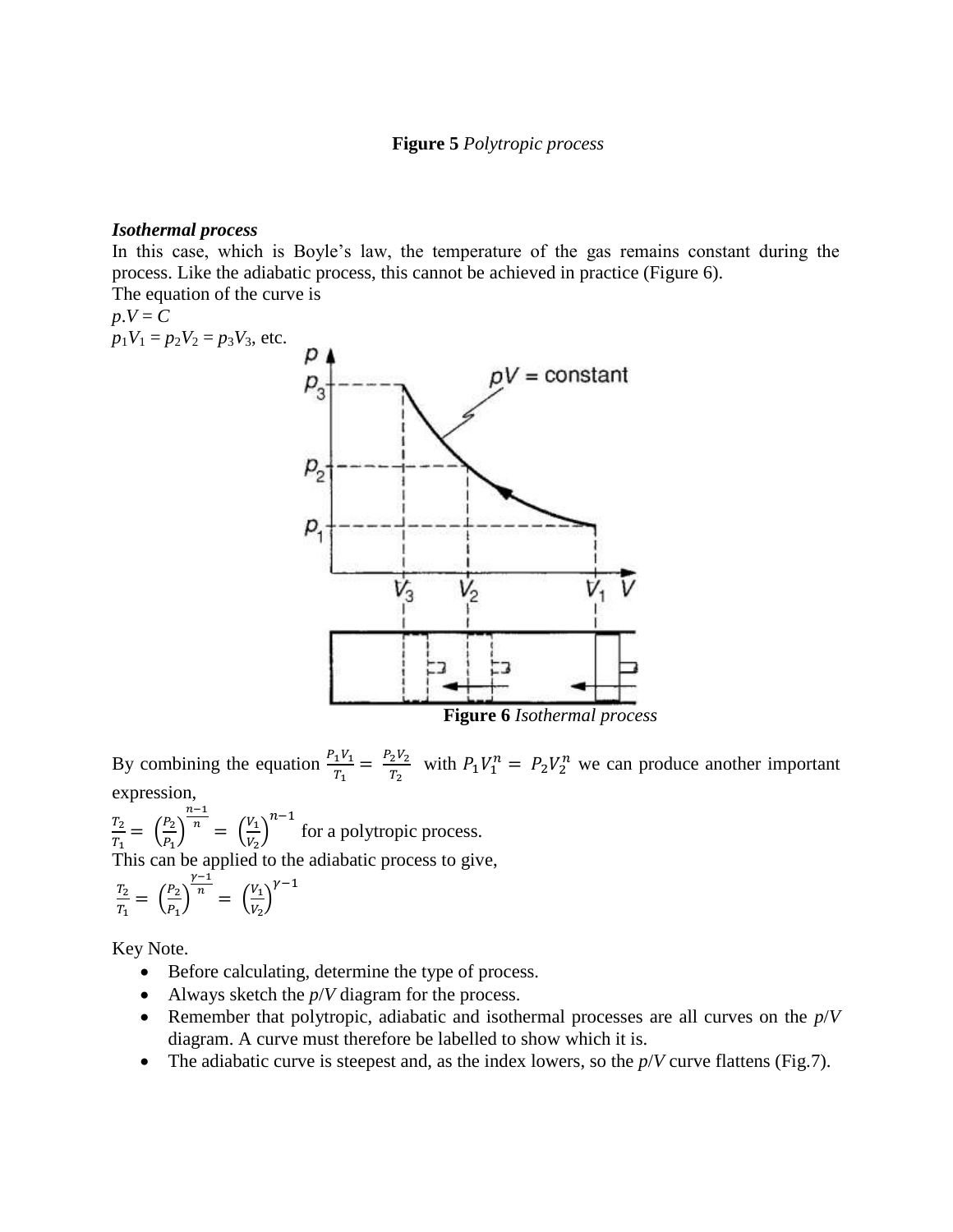- The three curves, i.e. polytropic, adiabatic and isothermal, are all of the general form  $pV^n$  $= C$ , where in the isothermal case,  $n = 1$ , and in the adiabatic case,  $n = \gamma$ . The value of *n* in the polytropic case lies between 1 and  $\gamma$ .
- Compression and expansion processes are calculated in exactly the same way, but remember that on the *p*/*V* diagram they must be indicated by the direction of the arrow.



**Figure 7** *Compression curves*

### NOTE

In determining values of pressure, volume and temperature using the gas laws formulae, it is necessary to transpose equations which include powers. We have the formula,

$$
P_1 V_1^n = P_2 V_2^n
$$
, this gives,  
\n
$$
p_1 = \frac{p_2 V_2^n}{V_1^n} = P_2 \left(\frac{V_2}{V_1}\right)^n
$$
, and,  
\n
$$
V_1 = \left(\frac{P_2 V_2^n}{P_1}\right)^{\frac{1}{n}} = \sqrt[n]{\frac{P_2 V_2^n}{P_1}}
$$

### **Example 3**

Gas of volume  $0.02m<sup>3</sup>$  is cooled until its volume is  $0.015m<sup>3</sup>$  while its pressure remains constant. If the initial temperature is  $50^{\circ}$ C, find the final temperature (Figure 8).

$$
\frac{P_1 V_1}{T_1} = \frac{P_2 V_2}{T_2}
$$
, the pressure terms are omitted.  
\n
$$
\frac{0.02}{50 + 273} = \frac{0.015}{T_2}
$$
  
\n
$$
T_2 = \frac{0.015 \times 323}{0.02} = 242.25 K
$$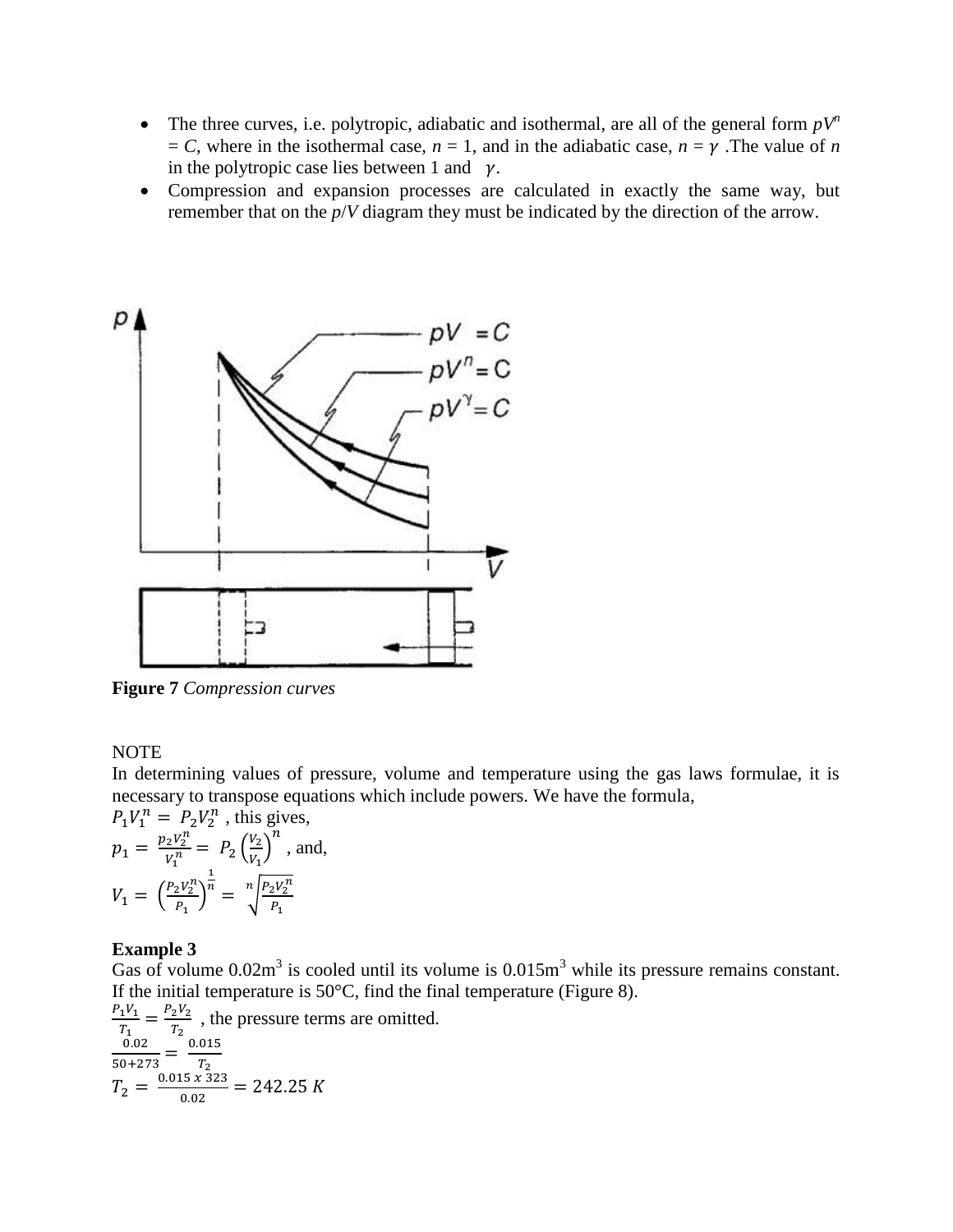

**Figure 8** *Example 3*

# **Example 4**

Air of volume 0.15m<sup>3</sup> is compressed adiabatically from a pressure of 2 bar, temperature 12<sup>o</sup>C, to a volume of 0.02m<sup>3</sup>. If  $\gamma = 1.4$ , find the final pressure and temperature (Figure 9).

$$
P_1V_1^{\gamma} = P_2V_2^{\gamma}
$$
  
2 x 0.15<sup>1.4</sup> =  $P_2$  x 0.02<sup>1.4</sup>  
 $P_2 = 2$  x  $\frac{0.15^{1.4}}{0.02^{1.4}} = 33.58$  bar  
 $\frac{P_1V_1}{T_1} = \frac{P_2V_2}{T_2}$   
 $\frac{2 x 0.15}{12+273} = \frac{33.58 x 0.02}{T_2}$ 

 $T_2 = 638 K$ 



**Figure 9** *Example 4*

### **Example 5**

Gas at a temperature of 20°C, pressure 2 bar, is compressed to 10 bar. The compression is polytropic,  $n = 1.3$ . Find the final temperature (Figure 10). In this case we must use the relationship

$$
\frac{T_2}{T_1} = \left(\frac{P_2}{P_1}\right)^{\frac{n-1}{n}}
$$

$$
\frac{T_2}{273+20} = \left(\frac{10}{2}\right)^{\frac{1.3-1}{1.3}}
$$

$$
T_2 = 293 \times 5^{0.23}
$$

$$
T_2 = 424.3 \text{ K}
$$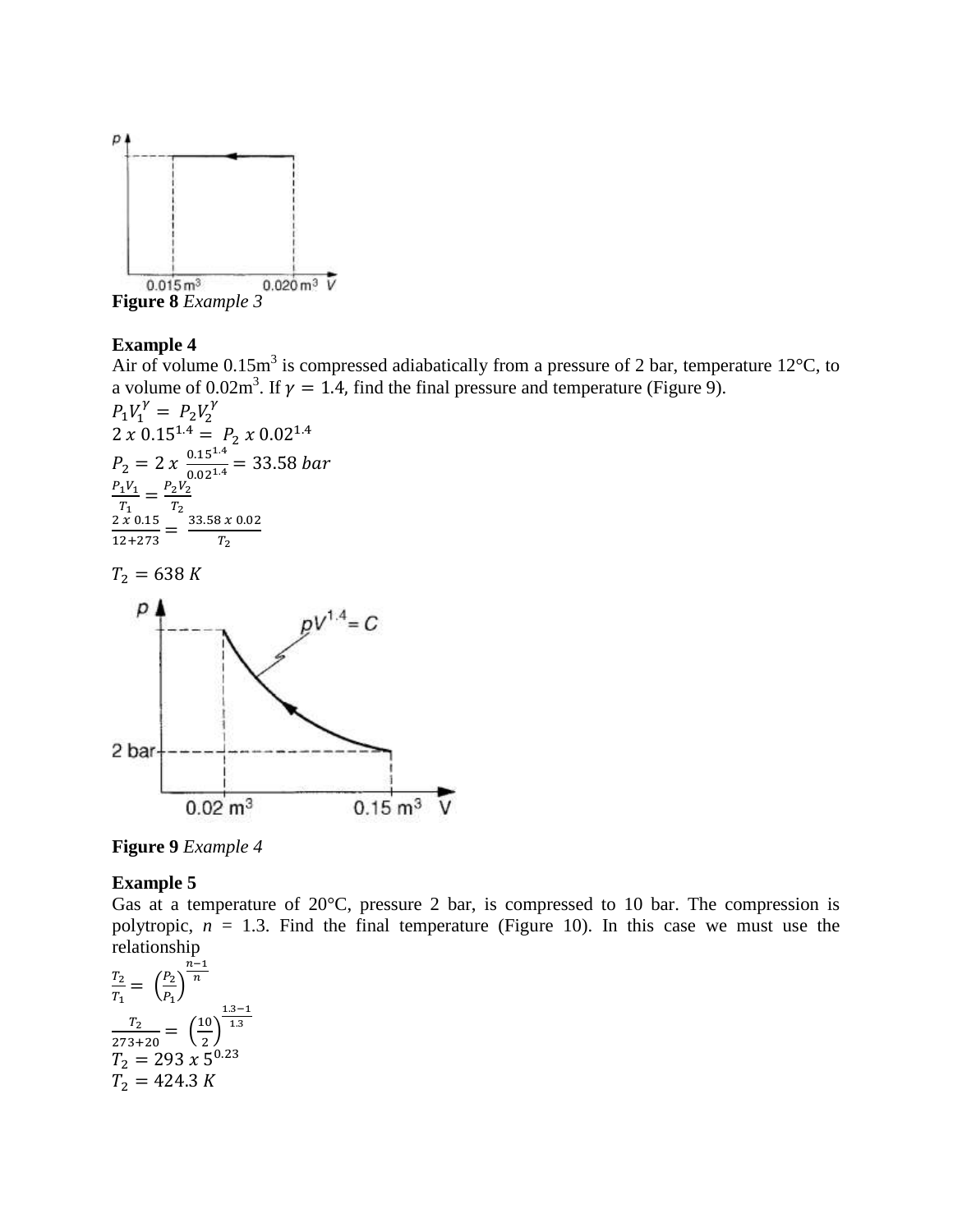

**Figure 10** *Example 5* NOTE

### **Using logs**

It may be that properties are known, but the index of compression or expansion is not. Let us assume in a compression process we know  $p1$  and  $V_1$  and  $p_2$  and  $V_2$ , and we want to find the equation of the curve.

$$
P_1 V_1^{\gamma} = P_2 V_2^{\gamma}
$$

Rearranging,

$$
\frac{P_1}{P_2} = \left(\frac{V_2}{V_1}\right)^n
$$

Taking logs of both sides,

$$
log\left(\frac{P_1}{P_2}\right) = n. log\left(\frac{V_2}{V_1}\right)
$$

$$
n = \frac{log(P_1/P_2)}{log(V_2/V_1)}
$$

### **Home Problems**

(In each case sketch the *p*/*V* diagram.)

(1) A quantity of gas is heated from 15°C to 50°C at constant volume. If the initial pressure of the gas is 3 bar, find the new pressure.

(2) Gas of volume  $0.5m<sup>3</sup>$  is heated at constant pressure until its volume is  $0.9m<sup>3</sup>$ . If the initial temperature of the gas is 40°C, find the final temperature.

(3)  $2m<sup>3</sup>$  of gas is compressed polytropically ( $n = 1.35$ ) from a pressure of 2 bar to a pressure of 25 bar. Calculate:

(a) final volume;

(b) final temperature if the initial temperature is 25°C.

(4) Gas at 20°C, volume 1m3, is compressed polytropically from a pressure of 2 bar to a pressure of 10 bar. If the index of compression is  $n = 1.25$ , find:

(a) final volume;

(b) final temperature.

(5) Gas of volume  $0.2m^3$ , pressure 5 bar, temperature  $30^{\circ}$ C, is compressed until its volume is  $0.04\,\text{m}^3$ . If the compression occurs in a perfectly insulated cylinder, calculate the final temperature and pressure.  $\nu = 1.4$ .